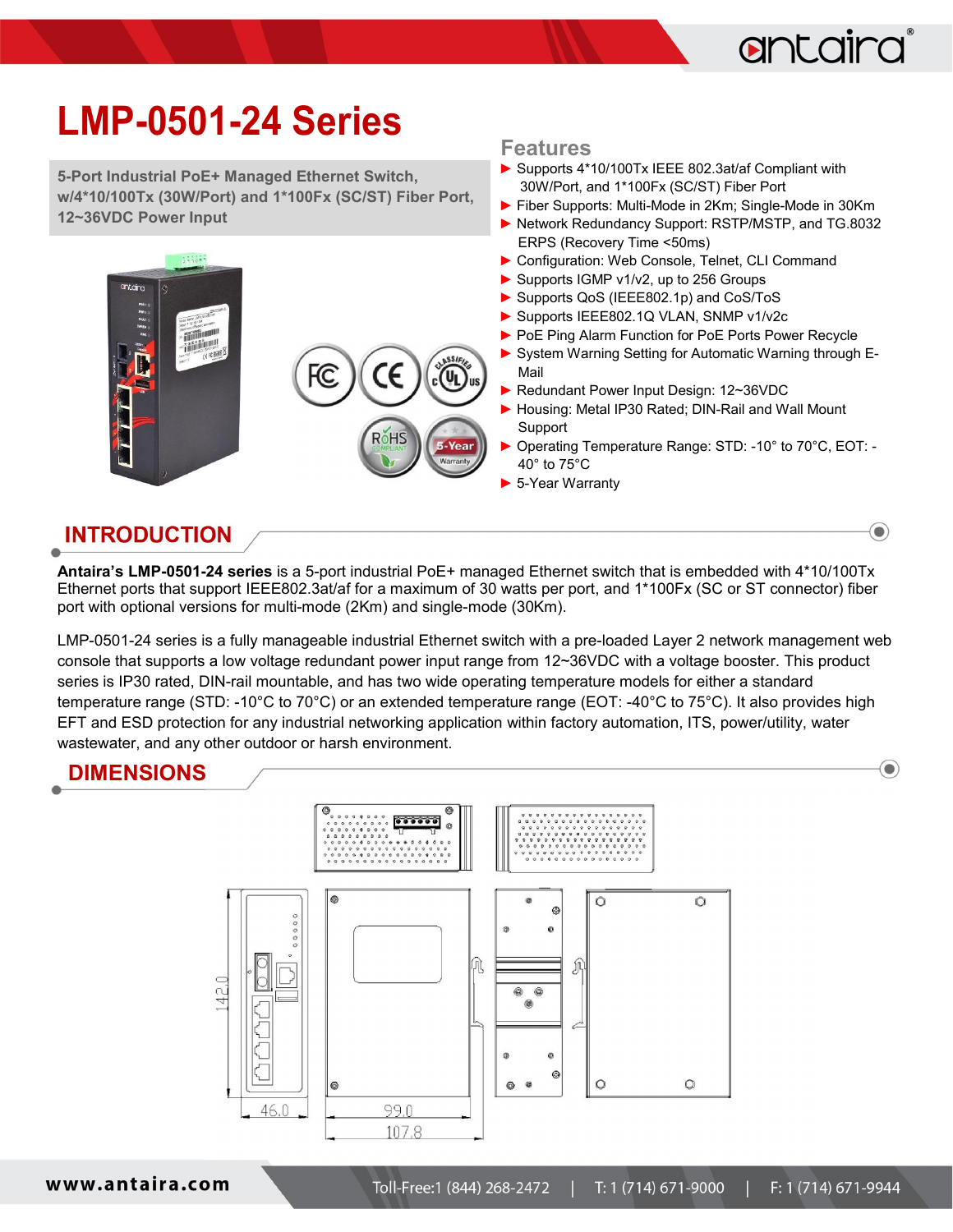# antaira

 $\textcolor{blue}{\bigcirc}$ 

 $\bigodot$ 

## **SPECIFICATIONS**

| <b>Technology</b>                       |                                                                                                                                                                                                                                                                                                                                                                                                                                                                                                                                                               |
|-----------------------------------------|---------------------------------------------------------------------------------------------------------------------------------------------------------------------------------------------------------------------------------------------------------------------------------------------------------------------------------------------------------------------------------------------------------------------------------------------------------------------------------------------------------------------------------------------------------------|
| <b>Standards</b>                        | IEEE 802.3 10Tx Ethernet<br>IEEE 802.3u 100Tx Fast Ethernet<br>IEEE 802.3x Flow Control for Full Duplex<br>IEEE 802.3at/af PoE (Power-over-Ethernet)<br>IEEE 802.1d STP (Spanning Tree Protocol)<br>IEEE 802.1w RSTP (Rapid Spanning Tree<br>Protocol)<br>IEEE 802.1s MSTP (Multiple Spanning Tree<br>Protocol)<br>ITU-TG.8032 / Y.1344 ERPS (Ethernet Ring<br>Protection Switch)<br>IEEE 802.1q Virtual LANs (VLAN)<br>IEEE 802.1x Network Authentication<br>IEEE 802.1ad Stacked VLAN, Q-in-Q<br>IEEE 802.1p QoS/CoS Protocol for Traffic<br>Prioritization |
| <b>Switch Properties</b>                |                                                                                                                                                                                                                                                                                                                                                                                                                                                                                                                                                               |
| Protocol                                | CSMA/CD, IGMPv1/v2, SNMPv1/v2, TFTP,<br>SNTP, SMTP, RARP, Syslog                                                                                                                                                                                                                                                                                                                                                                                                                                                                                              |
| Configuration                           | Web Console, Telnet, CLI                                                                                                                                                                                                                                                                                                                                                                                                                                                                                                                                      |
| <b>Transfer Rate</b>                    | 14,880pps for 10Base-T Ethernet port<br>148,8800pps for 100Base-T Fast Ethernet port                                                                                                                                                                                                                                                                                                                                                                                                                                                                          |
| <b>Packet Buffer</b>                    | 1 Mbits                                                                                                                                                                                                                                                                                                                                                                                                                                                                                                                                                       |
| <b>MAC Table</b>                        | 8K                                                                                                                                                                                                                                                                                                                                                                                                                                                                                                                                                            |
| <b>Jumbo Frame</b>                      |                                                                                                                                                                                                                                                                                                                                                                                                                                                                                                                                                               |
| <b>Flow Control</b>                     | IEEE 802.3x for full duplex mode, back<br>pressure for half duplex mode                                                                                                                                                                                                                                                                                                                                                                                                                                                                                       |
| <b>VLAN Group</b>                       | $0 - 4094$                                                                                                                                                                                                                                                                                                                                                                                                                                                                                                                                                    |
| <b>IGMP Group</b>                       | Up to 256 Groups                                                                                                                                                                                                                                                                                                                                                                                                                                                                                                                                              |
| <b>Port Interface</b>                   |                                                                                                                                                                                                                                                                                                                                                                                                                                                                                                                                                               |
| <b>Ethernet RJ45 Port</b>               | 4*10/100BaseTx (PSE: 30W/Port) auto<br>negotiation speed, Full/Half duplex mode, and<br>auto MDI/MDI-X connection                                                                                                                                                                                                                                                                                                                                                                                                                                             |
| <b>Fiber Port</b>                       | 1*100Fx (SC or ST type connector);<br>Multi-mode 2Km, Single-mode 30Km                                                                                                                                                                                                                                                                                                                                                                                                                                                                                        |
| Wavelength                              | 1310nm (Multi or Single Mode)                                                                                                                                                                                                                                                                                                                                                                                                                                                                                                                                 |
| <b>PoE Port Pin</b>                     | V+, V+, V-, V-, for pin 1, 2, 3, 6 (Endspan, MDI                                                                                                                                                                                                                                                                                                                                                                                                                                                                                                              |
| Assignment                              | Alternative A)                                                                                                                                                                                                                                                                                                                                                                                                                                                                                                                                                |
| RS232 Serial<br><b>Console</b>          | 1*RS232 in RJ45 connector with console cable,<br>115.2Kbps, 8, N, 1                                                                                                                                                                                                                                                                                                                                                                                                                                                                                           |
| Configuration<br><b>Backup</b>          | 1*USB 2.0                                                                                                                                                                                                                                                                                                                                                                                                                                                                                                                                                     |
| <b>Protection</b>                       |                                                                                                                                                                                                                                                                                                                                                                                                                                                                                                                                                               |
| <b>Overload Current</b>                 | Present                                                                                                                                                                                                                                                                                                                                                                                                                                                                                                                                                       |
| <b>Power Reverse</b><br><b>Polarity</b> | Present                                                                                                                                                                                                                                                                                                                                                                                                                                                                                                                                                       |
| <b>CPU Watch Dog</b>                    | Present                                                                                                                                                                                                                                                                                                                                                                                                                                                                                                                                                       |
| <b>Network Cable</b>                    | 10Base-T: 2-pair UTP/STP Cat. 3, 4, 5 cable;<br>100Base-TX: 2-pair UTP/STP Cat. 5 cable.<br>EIA/TIA-568 100-ohm (100m)                                                                                                                                                                                                                                                                                                                                                                                                                                        |

| <b>Mechanical Characteristics</b>          |                                                                             |
|--------------------------------------------|-----------------------------------------------------------------------------|
| <b>LED Indicator</b>                       | Per Unit: Power 1 & 2 (Green), Fault<br>(Red)<br>PoE: Feeding Power (Green) |
| <b>Housing</b>                             | Metal. IP30 rated                                                           |
| <b>Dimensions</b>                          | 46 x 142 x 99 mm                                                            |
| Weight                                     | Unit: 1.5 lbs:<br>Shipping: 2.3 lbs                                         |
| <b>Mounting</b>                            | DIN-Rail; Wall-mount (optional)                                             |
| <b>Power Requirement</b>                   |                                                                             |
| <b>Input Voltage</b>                       | 12~36VDC Redundant Input                                                    |
| <b>Power Connection</b>                    | 1 removable 6-contact terminal block                                        |
| <b>PoE Power Output</b>                    | 30W per port (Max)                                                          |
| <b>Power Consumption</b>                   | 10 Watts (no PD included);<br>145 Watts @ 12~36VDC                          |
| <b>Environmental Limits</b>                |                                                                             |
| Operating<br><b>Temperature</b>            | $STD: -10^{\circ}$ to $70^{\circ}C$<br>$EOT: -40^\circ$ to 75°C             |
| <b>Storage Temperature</b>                 | $-40^\circ - 85^\circ$ C                                                    |
| <b>Ambient Relative</b><br><b>Humidity</b> | 5 to 95%, (non-condensing)                                                  |
| <b>Regulatory Approvals</b>                |                                                                             |
| <b>EMI</b>                                 | <b>FCC Class A</b>                                                          |
| <b>EMS</b>                                 | EN61000-4-2,3,4,5,6,8<br>EN61000-6-2,4                                      |
| <b>Free Fall</b>                           | IEC60068-2-32                                                               |
| <b>Shock</b>                               | IEC60068-2-27                                                               |
| <b>Vibration</b>                           | IEC60068-2-6                                                                |
| Green                                      | RoHS Compliant                                                              |
| <b>Certifications</b>                      | FCC, CE.<br>UL 61010-1, UL 61010-2-201                                      |
| Warranty                                   | 5 Years                                                                     |

### **ORDERING INFO**

| LMP-0501-M-24      | 5-Port Industrial PoE+ Managed Ethernet Switch with 4*10/100Tx (30W/Port) + 1* 100Fx Fiber ports, SC connector with<br>Multi-mode in 2Km; 12~36VDC Power Input                   |
|--------------------|----------------------------------------------------------------------------------------------------------------------------------------------------------------------------------|
| LMP-0501-M-24-T    | 5-Port Industrial PoE+ Managed Ethernet Switch with 4*10/100Tx (30W/Port) + 1* 100Fx Fiber ports, SC connector with<br>Multi-mode in 2Km; 12~36VDC Power Input; EOT -40° to 75°C |
| LMP-0501-ST-M-24   | 5-Port Industrial PoE+ Managed Ethernet Switch with 4*10/100Tx (30W/Port) + 1* 100Fx Fiber ports, ST connector with<br>Multi-mode in 2Km; 12~36VDC Power Input                   |
| LMP-0501-ST-M-24-T | 5-Port Industrial PoE+ Managed Ethernet Switch with 4*10/100Tx (30W/Port) + 1* 100Fx Fiber ports, ST connector with<br>Multi-mode in 2Km; 12~36VDC Power Input; EOT -40° to 75°C |
| LNP-0501-S3-24     | 5-Port Industrial PoE+ Managed Ethernet Switch with 4*10/100Tx (30W/Port) + 1* 100Fx Fiber ports, SC connector with<br>Single-mode in 30Km; 12~36VDC Power Input                 |
| LMP-0501-S3-24-T   | 5-Port Industrial PoE+ Managed Ethernet Switch with 4*10/100Tx (30W/Port) + 1* 100Fx Fiber ports, SC connector with<br>Multi-mode in 2Km; 12~36VDC Power Input; EOT -40° to 75°C |
| LMP-0501-ST-S3-24  | 5-Port Industrial PoE+ Managed Ethernet Switch with 4*10/100Tx (30W/Port) + 1* 100Fx Fiber ports, ST connector with<br>Single-mode 30Km; 12~36VDC Power Input                    |